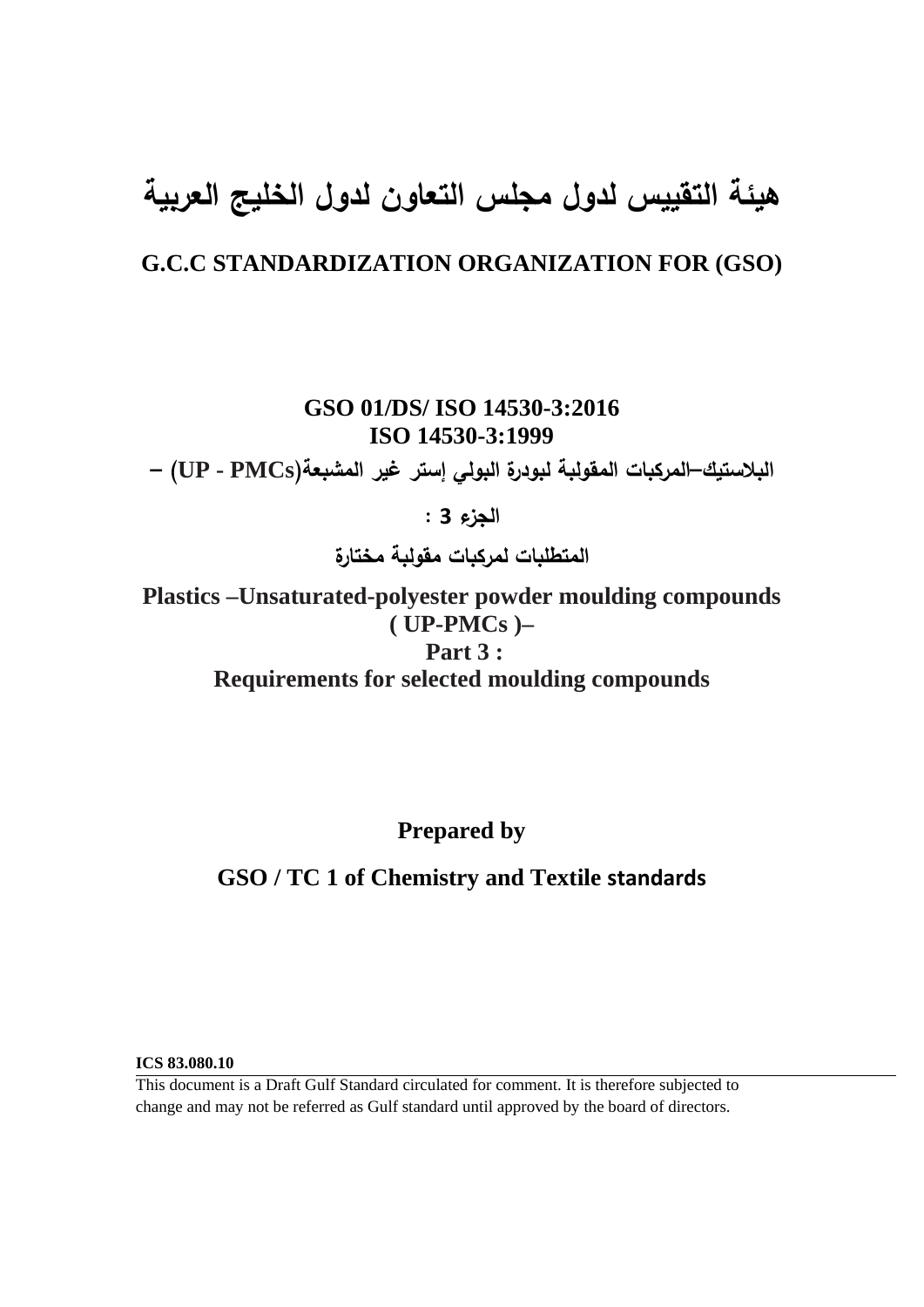تقديم

هيئة التقييس لدول مجلس التعاون لدول الخليج العربية هيئة إقليمية تضم في عضويتها الأجهزة الوطنية للمواصفات والمقاييس في دول الخليج العربية ، ومن مهام الهيئة إعداد المواصفات القياسية الخليجية بواسطة لجان فنية متخصصة . وقد قامت هيئة التقييس لدول مجلس التعاون لدول الخليج العربية ضمن برنامج عمل اللجنة الفنية رقم(1) " اللجنة الفنية الخليجية للمواصفات الكيميائية والغزل والنسيج " بتبني المواصفة القياسية الدولية رقم 14530-3:1999 ISO "البلاستيك–المركبات المقولبة لبودرة البولي إستر غير المشبعة(PMCs-UP – (الجزء 3 :المتطلبات لمركبات مقولبة مختارة "، و التي أصدرتها " *المنظمة الدولية للتقييس "* و تمت ترجمتها إلى اللغة العربية . و قامت (دولة قطر ) بإعداد مشروع هذه المواصفة. وقد اعتمدت هذه المواصفة كـمواصفة قياسية خليجية دون إدخال أية تعديلات فنية عليها في اجتماع مجلس إدارة الهيئة رقم ( )، الذي عقد بتاريخ / / هـ ، الموافق / /

#### Foreword

Standardization Organization for GCC (GSO) is a regional Organization which consists of the National Standards Bodies of GCC member States. One of GSO main functions is to issue Gulf Standards /Technical regulation through specialized technical committees (TCs).

GSO through the technical program of committee TC 1 " Gulf technical committee for Chemical and textile standards " adopt International standard ISO 14530-3:1999

"Plastics –Unsaturated-polyester powder moulding compounds ( UP-PMCs )–Part 3

:Requirements for selected moulding compounds ", issued by *( International* 

*Organization for Standardization)*, which has been translated into Arabic . The Draft Standard has been prepared by (state of Qatar).

This standard has been approved as Gulf Standard without any technical modifications by GSO Board of Directors in its meeting No..../.... ……..held on  $/ / / H$ ,  $/ /$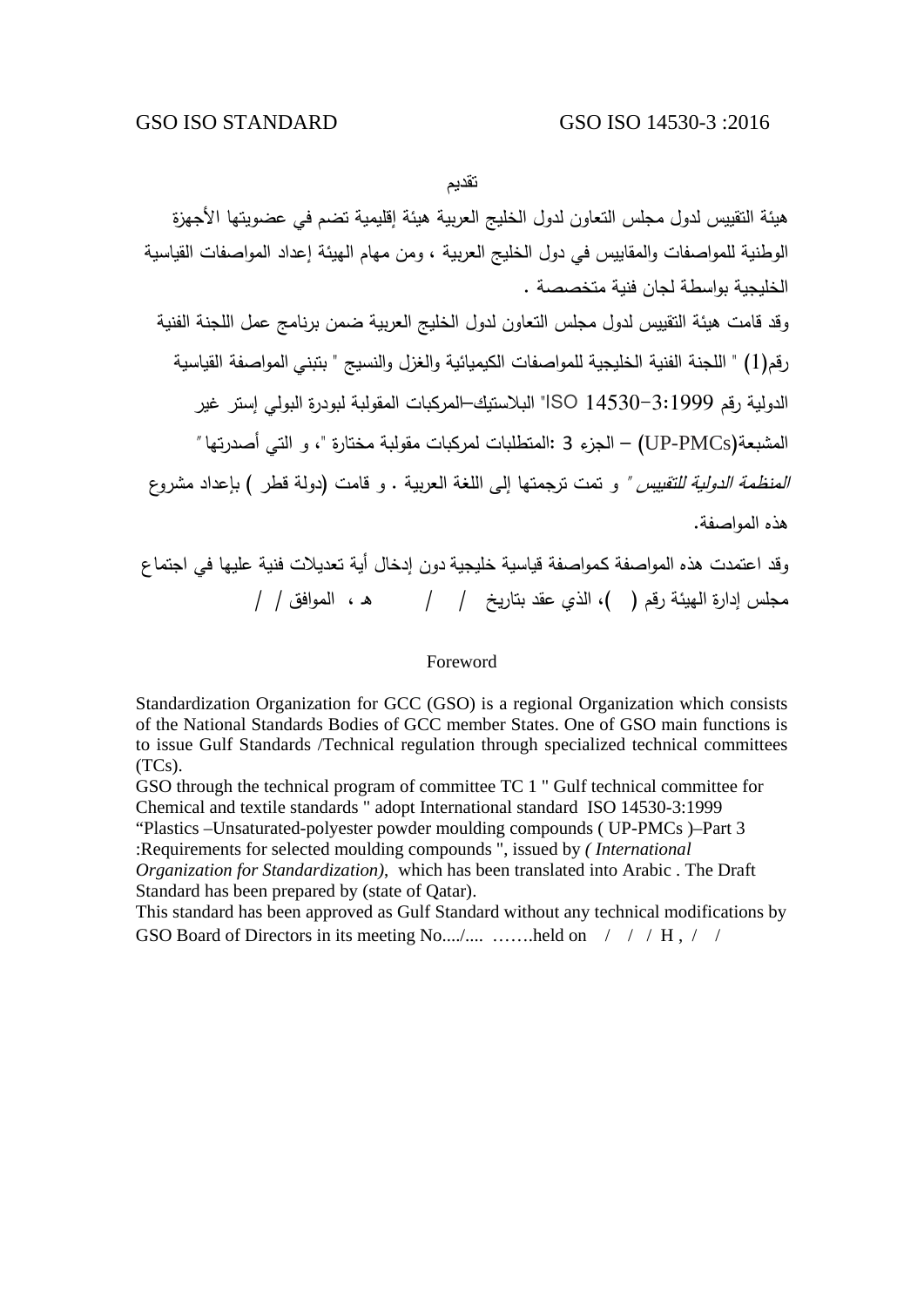# INTERNATIONAL **STANDARD**



First edition 1999-11-15

# **Plastics — Unsaturated-polyester powder moulding compounds (UP-PMCs) —**

Part 3: **Requirements for selected moulding compounds**

Plastiques — Poudres à mouler à base de polyester non saturé  $(UP-PMC)$  —

Partie 3: Exigences relatives à certaines poudres à mouler



ISO 14530-3:1999(E)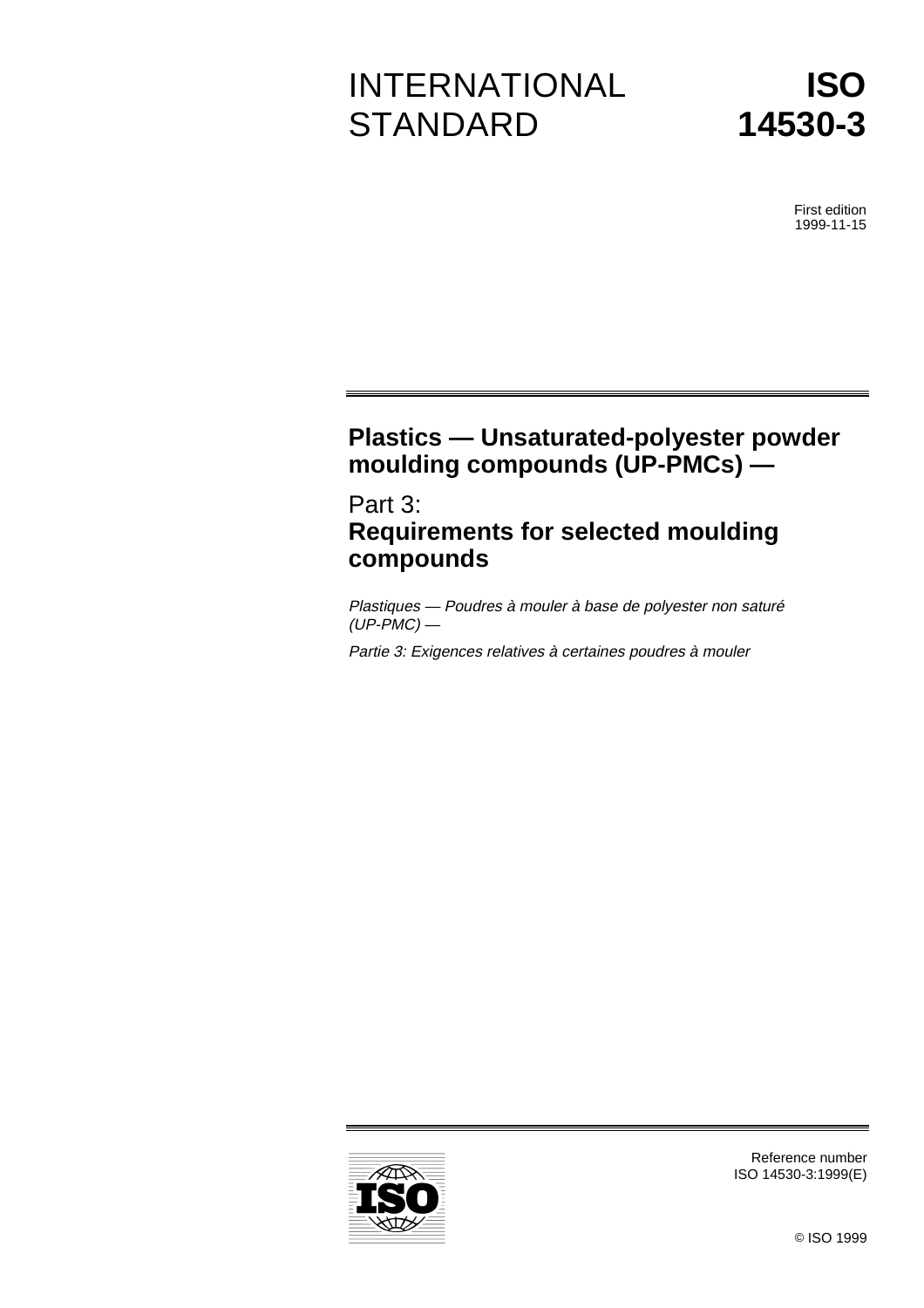#### **PDF disclaimer**

This PDF file may contain embedded typefaces. In accordance with Adobe's licensing policy, this file may be printed or viewed but shall not be edited unless the typefaces which are embedded are licensed to and installed on the computer performing the editing. In downloading this file, parties accept therein the responsibility of not infringing Adobe's licensing policy. The ISO Central Secretariat accepts no liability in this area.

Adobe is a trademark of Adobe Systems Incorporated.

Details of the software products used to create this PDF file can be found in the General Info relative to the file; the PDF-creation parameters were optimized for printing. Every care has been taken to ensure that the file is suitable for use by ISO member bodies. In the unlikely event that a problem relating to it is found, please inform the Central Secretariat at the address given below.

© ISO 1999

All rights reserved. Unless otherwise specified, no part of this publication may be reproduced or utilized in any form or by any means, electronic or mechanical, including photocopying and microfilm, without permission in writing from either ISO at the address below or ISO's member body in the country of the requester.

ISO copyright office Case postale 56 · CH-1211 Geneva 20 Tel. + 41 22 749 01 11 Fax + 41 22 734 10 79 E-mail copyright@iso.ch Web www.iso.ch

Printed in Switzerland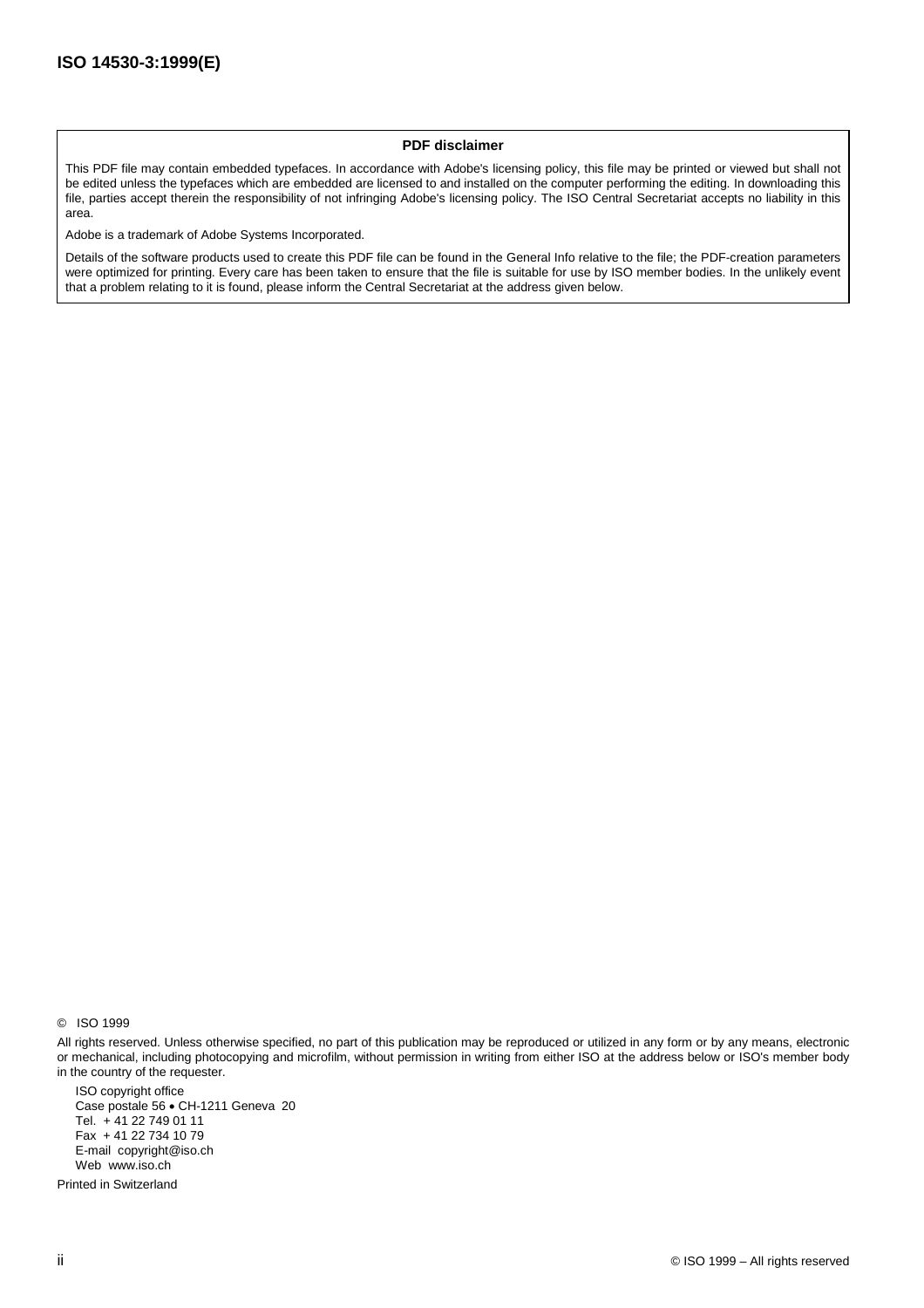## **Foreword**

ISO (the International Organization for Standardization) is a worldwide federation of national standards bodies (ISO member bodies). The work of preparing International Standards is normally carried out through ISO technical committees. Each member body interested in a subject for which a technical committee has been established has the right to be represented on that committee. International organizations, governmental and non-governmental, in liaison with ISO, also take part in the work. ISO collaborates closely with the International Electrotechnical Commission (IEC) on all matters of electrotechnical standardization.

International Standards are drafted in accordance with the rules given in the ISO/IEC Directives, Part 3.

Draft International Standards adopted by the technical committees are circulated to the member bodies for voting. Publication as an International Standard requires approval by at least 75 % of the member bodies casting a vote.

Attention is drawn to the possibility that some of the elements of this part of ISO 14530 may be the subject of patent rights. ISO shall not be held responsible for identifying any or all such patent rights.

International Standard ISO 14530-3 was prepared by Technical Committee ISO/TC 61, Plastics, Subcommittee SC 12, Thermosetting materials.

ISO 14530 consists of the following parts, under the general title Plastics — Unsaturated-polyester powder moulding compounds (UP-PMCs):

- Part 1: Designation system and basis for specifications
- Part 2: Preparation of test specimens and determination of properties
- Part 3: Requirements for selected moulding compounds

Annex A of this part of ISO 14530 is for information only.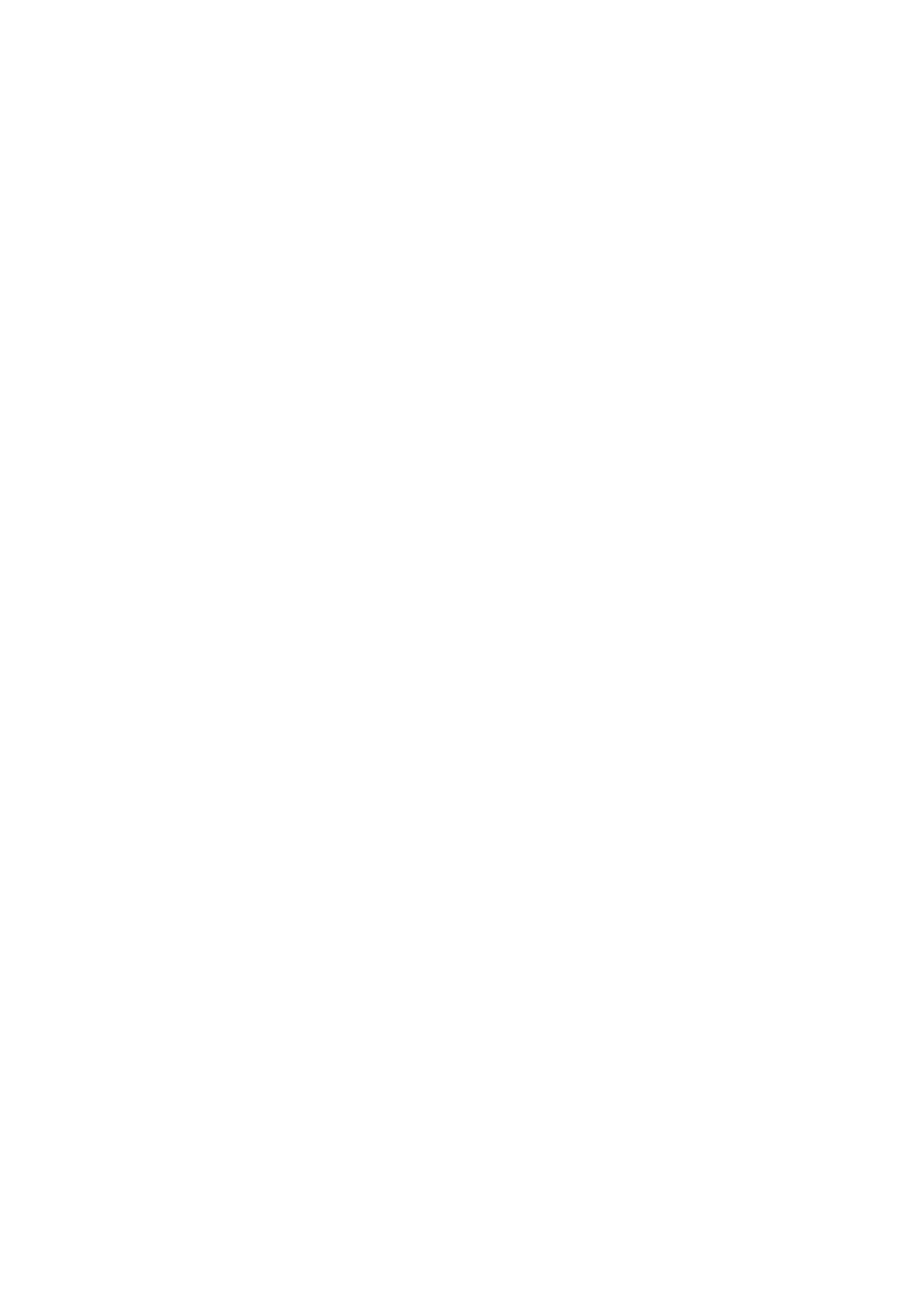## **Plastics — Unsaturated-polyester powder moulding compounds (UP-PMCs) —**

# Part 3: **Requirements for selected moulding compounds**

#### **1 Scope**

This part of ISO 14530 specifies the requirements for the physical and chemical properties of unsaturated-polyester powder moulding compounds (UP-PMCs) and compression- or injection-moulded test specimens produced from them.

It is limited to those powder moulding compounds whose composition and properties are significantly different. It is further limited to those moulding compounds which are of general technical and/or economic importance.

The properties which are used to characterize the moulding compounds, the test methods and the test conditions are selected from those given in ISO 14530-2.

The moulding compounds are divided into types according to their composition and properties. The various types are designated using the designation system defined in ISO 14530-1.

#### **2 Normative references**

The following normative documents contain provisions which, through reference in this text, constitute provisions of this part of ISO 14530. For dated references, subsequent amendments to, or revisions of, any of these publications do not apply. However, parties to agreements based on this part of ISO 14530 are encouraged to investigate the possibility of applying the most recent editions of the normative documents indicated below. For undated references, the latest edition of the normative document referred to applies. Members of ISO and IEC maintain registers of currently valid International Standards.

ISO 472:1999, Plastics — Vocabulary.

ISO 14530-1:1999, Plastics — Unsaturated-polyester powder moulding compounds (UP-PMCs) — Part 1: Designation system and basis for specifications.

ISO 14530-2:1999, Plastics — Unsaturated-polyester powder moulding compounds (UP-PMCs) — Part 2: Preparation of test specimens and determination of properties.

#### **3 Terms and definitions**

For the purposes of this part of ISO 14530, the terms and definitions given in ISO 472, ISO 14530-1 and ISO 14530-2 apply.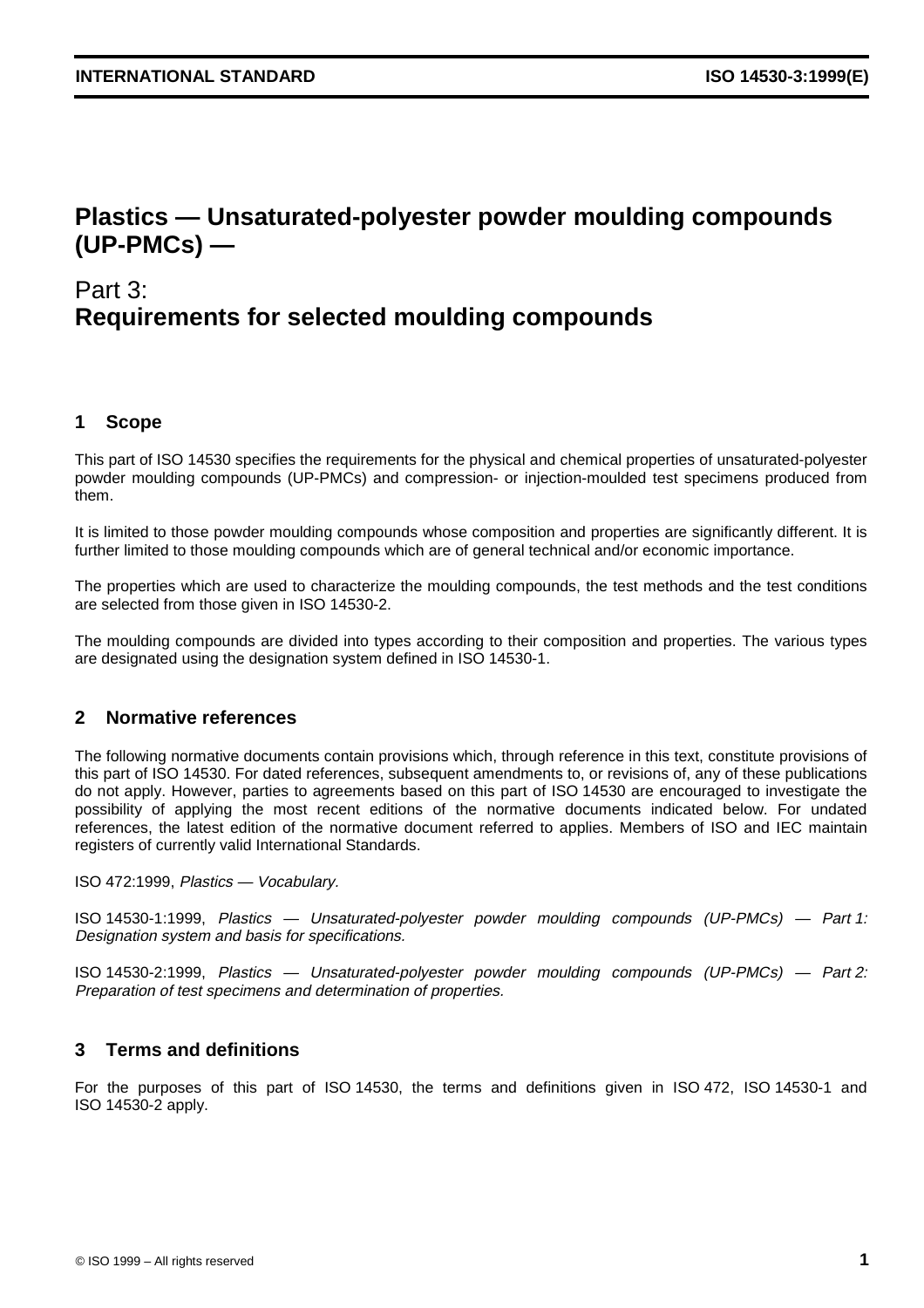#### **4 Requirements**

#### **4.1 Property values**

In order for an unsaturated-polyester powder moulding compound to be considered as complying with this part of ISO 14530, it shall meet the requirements given in Table 1.

Table 1 gives the mean value obtained for the set of test specimens used to determine a particular property. Individual values of properties 2.1, 2.2, 2.3 and 2.4 shall be within 10 % of the mean value, and individual values of properties 3.1 and 3.2 shall be within 5 °C of the mean value.

No specific limits are placed on rheological and processing properties. However, suitable rheological and processing properties are essential for the satisfactory use of a moulding compound. The test methods and test conditions used shall be as agreed between the interested parties.

In addition, for some applications, it may be useful for information to be made available on other properties, for example:

- cure time;
- particle size;
- moisture content.

If this is so, these properties and test methods, as well as the test conditions to be used, shall be as agreed between the interested parties.

#### **4.2 Filler/reinforcement type and content**

In order for a phenolic powder moulding compound to be considered as complying with this part of ISO 14530, the nature, form and content by mass of its filler/reinforcement shall be as given in the designation of the moulding compound (see ISO 14530-1:1999, subclause 4.2).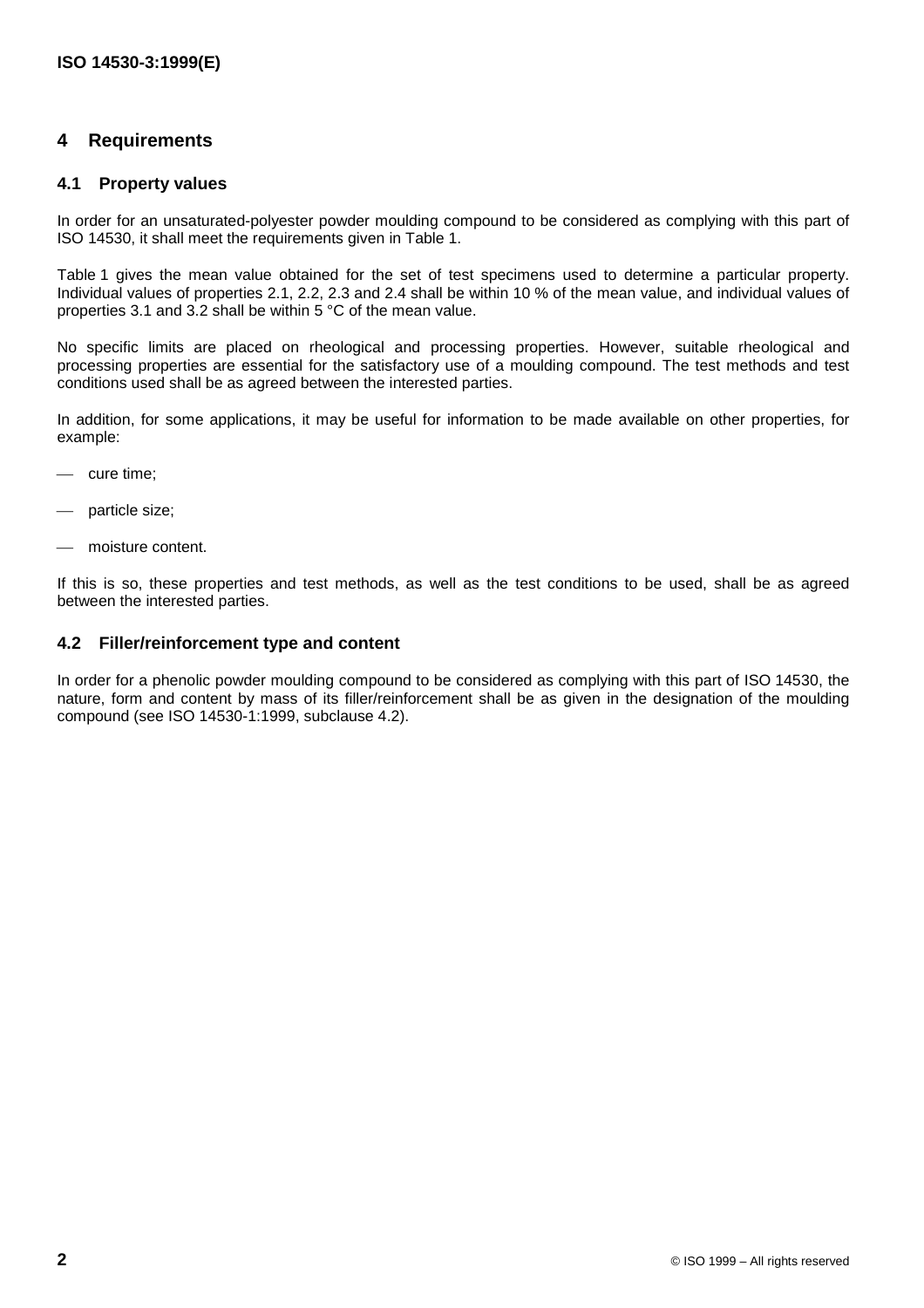|                |                                                    |                   |                                              |                            | 1                                | $\mathbf{2}$                                 | 3                                | 4 |  |
|----------------|----------------------------------------------------|-------------------|----------------------------------------------|----------------------------|----------------------------------|----------------------------------------------|----------------------------------|---|--|
|                |                                                    |                   |                                              | Type: PMC ISO 14530-UP     |                                  |                                              |                                  |   |  |
|                | Property                                           | Unit              | Pro-<br>cess-<br>$\mathsf{inq}^{\mathsf{a}}$ | Max.<br>or<br>min.         | (GF10+MD60)<br>to<br>(GF20+MD50) | (GF10+MD65), X, F<br>to<br>(GF20+MD55), X, F | (LD20+MD50)<br>to<br>(LD30+MD40) |   |  |
| $\overline{1}$ | Rheological and processing properties              |                   |                                              |                            |                                  |                                              |                                  |   |  |
| 1.1            | To be agreed between the interested parties        |                   |                                              |                            |                                  |                                              |                                  |   |  |
| $\mathbf 2$    | <b>Mechanical properties</b>                       |                   |                                              |                            |                                  |                                              |                                  |   |  |
| 2.1            | Stress at break, $\sigma_{\rm B}$                  | <b>MPa</b>        | Q<br>M                                       | ≥<br>$\geqslant$           | 35<br>45                         | 35<br>45                                     | 25<br>35                         |   |  |
| 2.2            | Flexural strength, $\sigma_{fM}$                   | MPa               | Q<br>М                                       | $\geqslant$<br>$\geq$      | 80<br>100                        | 80<br>1000                                   | 70<br>80                         |   |  |
| 2.3            | Charpy impact<br>strength, $a_{\text{cU}}$         | kJ/m <sup>2</sup> | $\sf Q$<br>M                                 | $\geqslant$<br>$\geq$      | 5,0<br>7,5                       | 5,0<br>7,5                                   | 4,5<br>5,0                       |   |  |
| 2.4            | Charpy notched impact<br>strength, $a_{cA}$        | kJ/m <sup>2</sup> | $\sf Q$<br>M                                 | $\geqslant$<br>$\geqslant$ | 1,1<br>1,3                       | 1,1<br>1,3                                   | 1,0<br>1,0                       |   |  |
| $\mathbf{3}$   | <b>Thermal properties</b>                          |                   |                                              |                            |                                  |                                              |                                  |   |  |
| 3.1            | Temperature of deflection<br>under load, $Tf1,8$   | $\circ$ C         | Q/M                                          | $\geq$                     | 250                              | 250                                          | 110                              |   |  |
| 3.2            | Temperature of deflection<br>under load, $T_f$ 8,0 | $^{\circ}C$       | Q/M                                          | $\geq$                     | 180                              | 180                                          | 70                               |   |  |
| 3.3            | Flammability (glow bar),<br><b>BH</b>              |                   | Q/M                                          | $\leq$                     | BH 2-95                          | BH 2-10                                      | BH 2-30                          |   |  |
| 4              | <b>Electrical properties</b>                       |                   |                                              |                            |                                  |                                              |                                  |   |  |
| 4.1            | Dissipation factor,<br>tan $\delta$ 100            |                   | Q/M                                          | $\leq$                     | 0,03                             | 0.03                                         |                                  |   |  |
| 4.2            | Volume resistivity, $\rho_{\rm e}$                 | $\Omega$ ·cm      | Q/M                                          | $\geqslant$                | $10^{13}$                        | $10^{13}$                                    | $10^{11}$                        |   |  |
| 4.3            | Surface resistivity, $\sigma$                      | $\Omega$          | Q/M                                          | $\geq$                     | $10^{12}$                        | $10^{12}$                                    | $10^{10}$                        |   |  |
| 4.4            | Proof tracking index, PTI                          |                   | Q/M                                          | $\geq$                     | 600                              | 600                                          | 600                              |   |  |
| 5              | Other properties                                   |                   |                                              |                            |                                  |                                              |                                  |   |  |
| 5.1            | Water absorption, $W_w$ 24                         | mg                | Q/M                                          | $\leq$                     | 50                               | 50                                           | 200                              |   |  |
| 5.2            |                                                    | % by<br>mass      |                                              | $\leq$                     |                                  |                                              |                                  |   |  |
| a              | $Q =$ Compression moulding                         |                   |                                              |                            |                                  |                                              |                                  |   |  |

#### **Table 1 — Property requirements for UP-PMCs containing (GF+MD) or (LD+MD) as filler**

M = Injection moulding

NOTE 1 See ISO 14530-2:1999, Tables 3 and 4, columns 3, 4, and 7, for the methods to be used for the preparation of test specimens and the determination of properties.

NOTE 2 In view of the differences between the property-value limits for compression-moulding and injection-moulding materials, the likely variations in test results and the wide range of properties covered, it should not be assumed that materials having the same designation are exactly equivalent.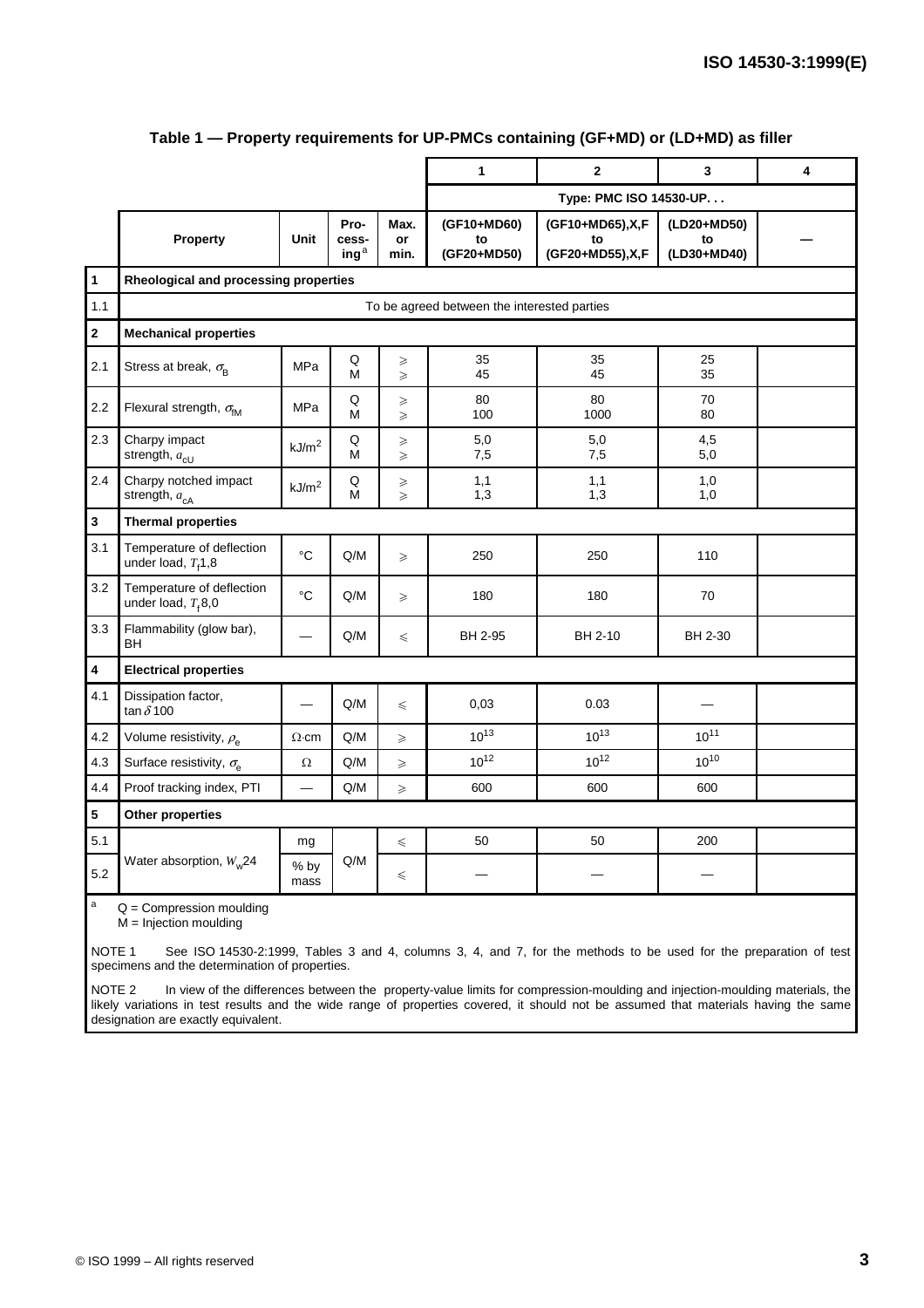## **Annex A**

(informative)

## **Comparison of designations**

#### **Table A.1 — Comparison of designations used for UP-PMCs in national and international standards**

| <b>National or international</b> |                                  | 2                                            | 3                                |  |  |  |  |  |
|----------------------------------|----------------------------------|----------------------------------------------|----------------------------------|--|--|--|--|--|
| standard                         | Type: PMC ISO 14530-UP           |                                              |                                  |  |  |  |  |  |
| ISO 14530-3:1999                 | (GF10+MD60)<br>to<br>(GF20+MD50) | (GF10+MD65), X, F<br>to<br>(GF20+MD55), X, F | (LD20+MD50)<br>to<br>(LD30+MD40) |  |  |  |  |  |
| <b>ISO</b>                       |                                  |                                              |                                  |  |  |  |  |  |
| <b>ASTM</b>                      |                                  |                                              |                                  |  |  |  |  |  |
| <b>BS</b>                        |                                  |                                              |                                  |  |  |  |  |  |
| DIN 16911:1978                   | 802                              | 804                                          |                                  |  |  |  |  |  |
| <b>JIS</b>                       |                                  |                                              |                                  |  |  |  |  |  |
| <b>NF</b>                        |                                  |                                              |                                  |  |  |  |  |  |